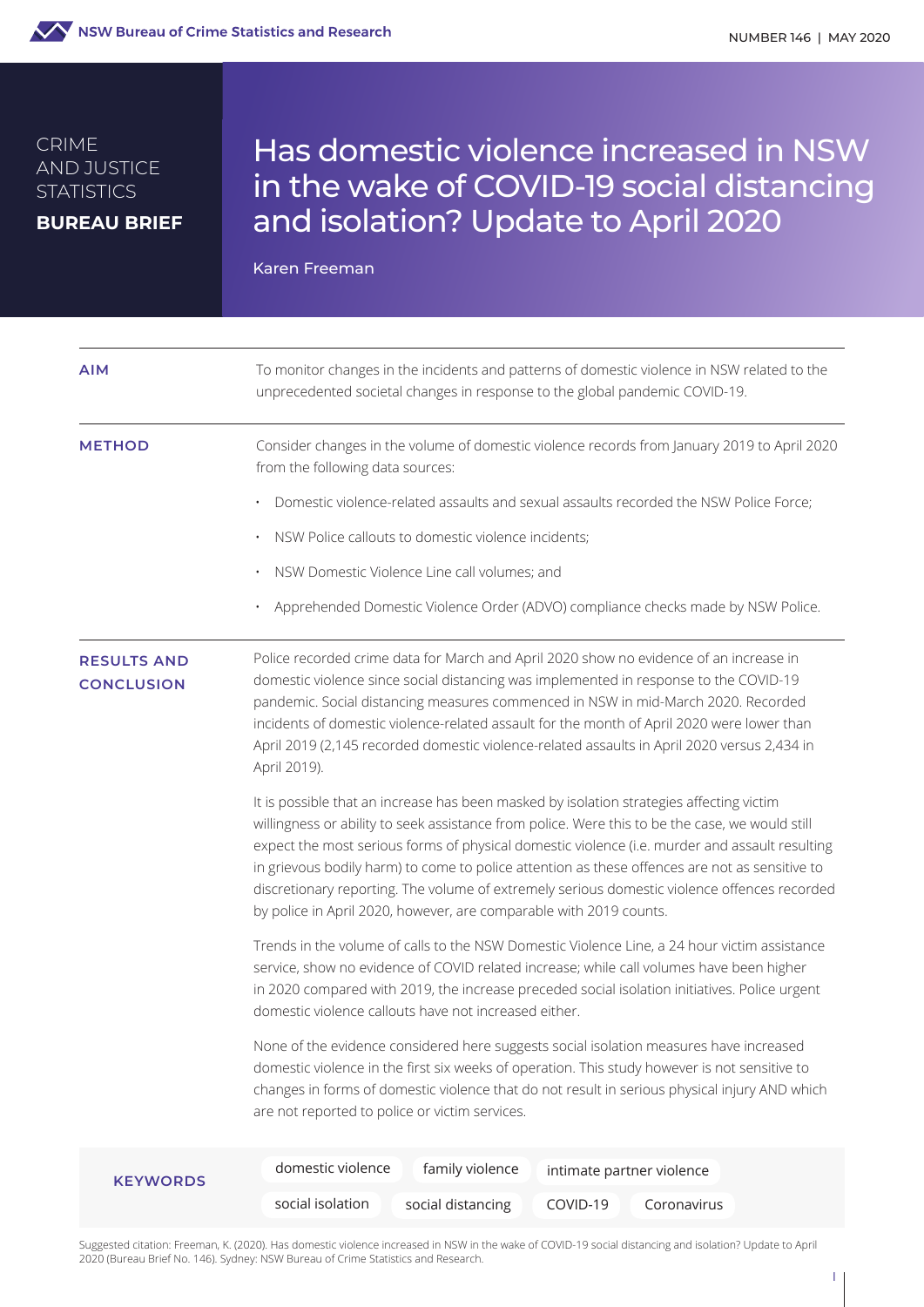# **INTRODUCTION**

The Australian and NSW Governments' health response to the COVID-19 outbreak has included minimising infection through the use of social distancing measures and enforced isolation. The initiatives to achieve these goals ratcheted up from March 2020 through April 2020. On 15 March 2020 NSW Health advised NSW residents to adopt social distancing measures including working from home where possible, avoiding indoor gatherings and crowds and reducing public transport use.1 On 23 March 2020 NSW non-essential businesses were closed, work from home messaging was reinforced<sup>2</sup> and parents were encouraged to keep children home from school.3 On 31 March 2020 criminal offences were enacted under the NSW Public Health Act 2010 requiring that people not leave their place of residence without a reasonable excuse.4 The most stringent restrictions were in place throughout April, with some restrictions relating to isolation being relaxed from 15 May 2020.

The social mobility of people within NSW changed dramatically following the announcement of these government directions. To illustrate, Figure 1 shows the relative volume of driving direction requests by Apple Map users compared with a baseline volume as at January 13. It reveals a sharp downward trend from mid-March, consistent with the timing of the restrictions.

*Figure 1. Mobility trends. Change in driving direction requests January 13 - April 30, 2020, NSW*



*Source: apple.com/covid19/mobility*

There has been concern that the restrictions imposed to combat the spread of COVID-19 may inadvertently increase the incidence of domestic violence (DV), and may limit the ability of people experiencing domestic violence to seek assistance.

This report is an update of a previous Bureau Brief which presented preliminary domestic violence data for March 2020. That report found no evidence of an increase in recorded domestic violence at that time. However, as mentioned in the paper and confirmed in Figure 1, social isolation strategies were only initiated in the second half of March 2020 and didn't reach full impact until April 2020.<sup>5</sup>

This paper considers whether there is evidence of an increase in domestic violence in April 2020 related to social isolation based on a variety of sources. As with the previous study we are relying on administrative data such as police recorded criminal incidents plus some new measures to assess possible changes to levels of domestic violence following the introduction of restrictions in response to COVID-19.

5 www.bocsar.nsw.gov.au/Documents/BB/2020-Report-Domestic-Violence-in-the-wake-of-COVID-19-BB145.pdf released 23 April 2020

<sup>1</sup> https://www.health.nsw.gov.au/Infectious/factsheets/Factsheets/social-distancing.pdf

<sup>2</sup> https://www.nsw.gov.au/news/new-covid-19-restrictions-begin-as-schools-move-towards-online-learning

<sup>3</sup> https://education.nsw.gov.au/news/latest-news/restrictions-begin-as-schools-move-towards-online-learning

<sup>4</sup> https://www.nsw.gov.au/covid-19/what-you-can-and-cant-do-under-rules

https://gazette.legislation.nsw.gov.au/so/download.w3p?id=Gazette\_2020\_2020-72.pdf

https://www.legislation.nsw.gov.au/\_emergency/Public%20Health%20(COVID-19%20Restrictions%20on%20Gathering%20and%20Movement)%20Order%20 2020.pdf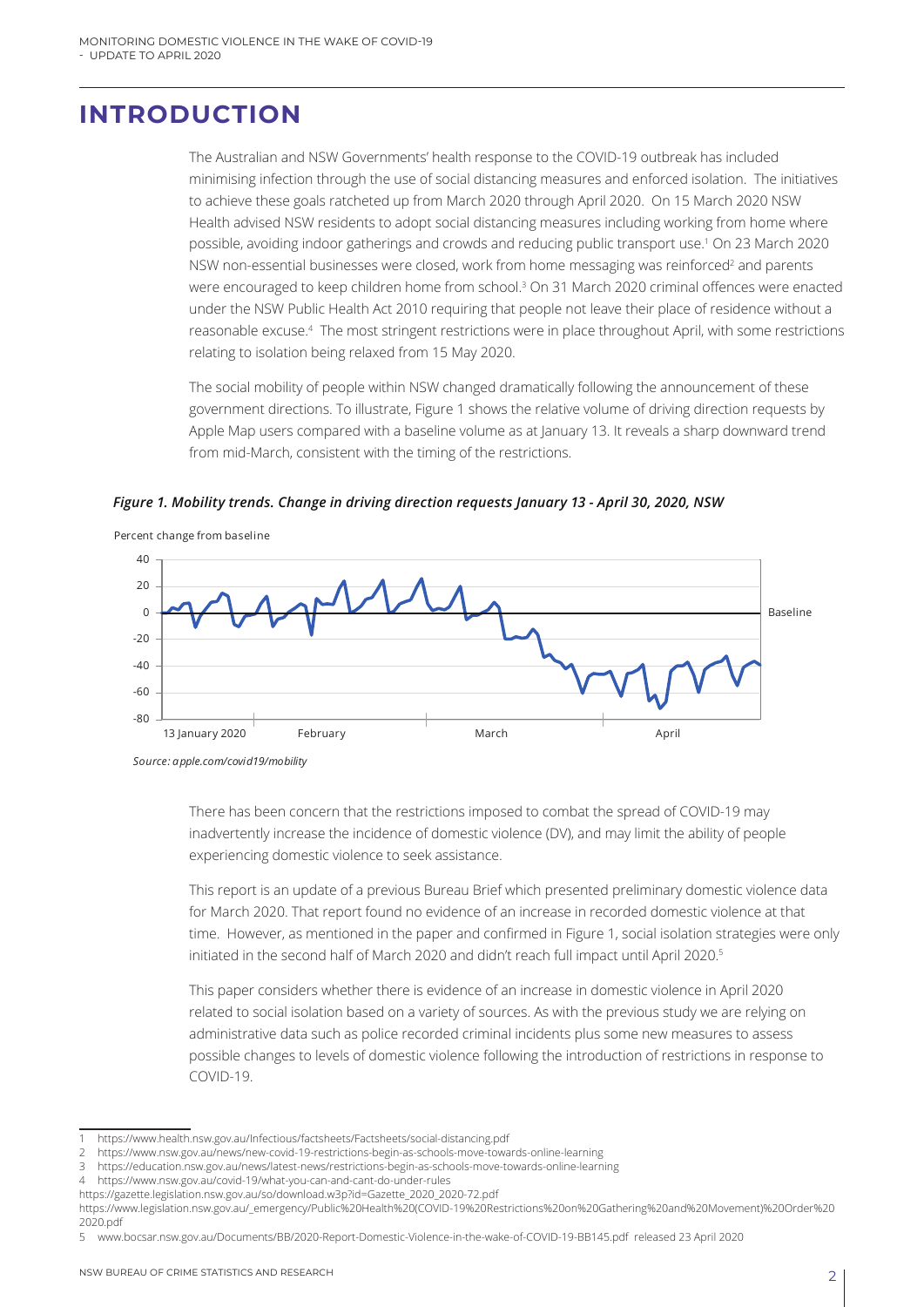### **METHOD**

This report presents data on these key measures of domestic violence between January 2019 and April 2020:

- Domestic violence-related assaults and sexual assaults recorded the NSW Police Force;
- NSW Police callouts to domestic violence incidents;
- NSW Domestic Violence Line call volumes; and
- Apprehended Domestic Violence Order (ADVO) compliance checks made by NSW Police.

Criminal incident, NSW Police callout and ADVO compliance check data were extracted from the NSW Police Force's (NSWPF) Computerised Operational Policing System (COPS). Incidents of domestic violence in recorded crime data are identified by the 'related' flag in COPS. The NSWPF flag domestic incidents in accordance with the Crimes (Domestic and Personal Violence) Act 2007. To expedite reporting, we have truncated some of the usual BOCSAR data processes.6 For this reason the latest data is considered to be preliminary and will likely be revised slightly upwards in future.7

NSW Police callout data reflect occasions where a police car is directed to a location through the computer aided dispatch system. These callouts are categorised by priority level with Priority 1 and 2 relating to incidents that require an urgent response. This report shows Priority 1 and 2 callout data only.

An ADVO compliance check is a proactive contact made by police with victims and offenders subject to ADVOs. These checks are intended to ensure that apprehended violence orders are being complied with. This is a proactive police activity aimed at increasing victim safety. ADVO compliance checks do not indicate the level of domestic violence occurring in the community but they do indicate the amount of police enforcement occurring.

The Domestic Violence Line is a 24 hour, NSW state-wide telephone crisis counselling and referral service for women which is operated by the NSW Department of Communities and Justice. The volume of calls for assistance to this line is recorded and has been provided by Helpline, Department of Communities and Justice.

Of key interest is whether April 2020 figures for these measures are higher than expected as this could indicate a change in domestic violence due to social isolation strategies.

# **RESULTS**

Figure 2 presents a series of charts examining incidents of domestic violence for selected offence types, comparing data from 2019 with the corresponding month in 2020. Figure 2 (a), (b), (c) and (d) show various domestic violence-related criminal incidents recorded by police; none show a noticeable increase in domestic violence incidents in April 2020.

The number of domestic violence-related assaults recorded in April 2020 was 12% lower than in April 2019, a fall of 289 incidents (Figure 2(a)). For domestic violence related sexual assault, the number of recorded incidents in April 2020 was broadly similar to April 2019 (Figure 2(b)).

<sup>6</sup> BOCSAR's usual practice is to process crime data six weeks after the close of the period. This 6 week buffer gives time for the data to 'settle' so the figures are relatively stable. In this report we have brought our processing a month forward extracting the data just two weeks after the close of the period. This means that the preliminary April 2020 figures are likely to be revised upwards in future by roughly 2 to 3%.

<sup>7</sup> For reference, the March 2020 data published in our previous paper a month ago have now been revised up by 79 incidents from 2,678 to 2,757 (up 2.9%).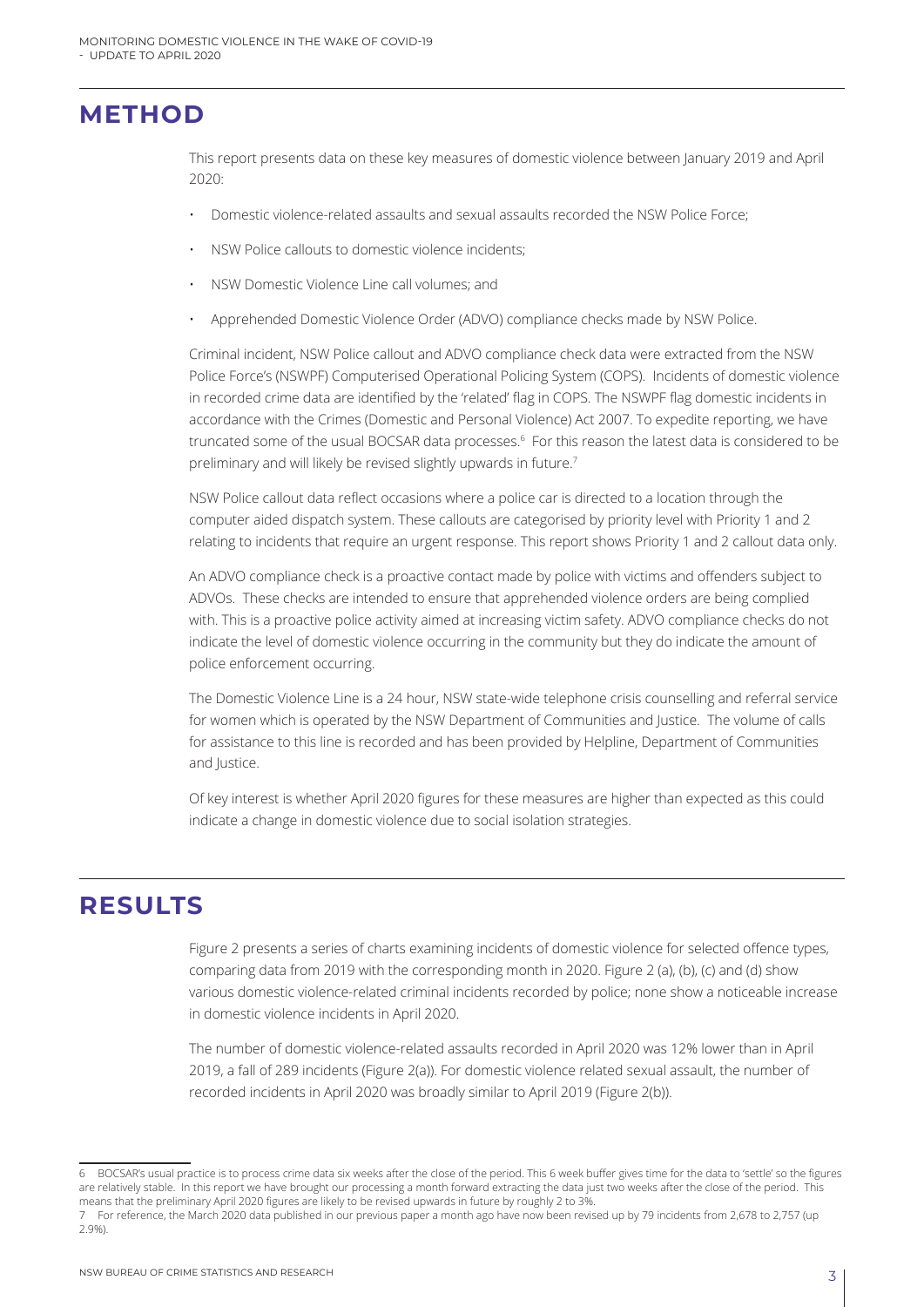It is possible that domestic violence increased in April 2020 but victims were unable to report due to home confinement with their perpetrator. While murder and grievous bodily harm are infrequent they are serious enough that we would expect them to come to police attention regardless of victim willingness to report. Neither of these offences changed markedly in April 2020 (Figure 2(c) and 2(d)).

Of all the offences shown, Breach Apprehended Domestic Violence Order (ADVO) was the only offence where the April 2020 count was noticeably higher than the equivalent 2019 count. However, this pattern was already apparent in January and February 2020, prior to social isolation. Breach ADVO incidents are also considered to be influenced by police enforcement activity which we will see later has increased since social-isolation strategies were implemented.

Figure 2(f), shows domestic violence-related assaults recorded by police by relationship between perpetrator and victims. Just over half these assaults in April 2020 were by intimate partners, while approximately one third were by family members; proportions consistent with reports for 2019.

#### Domestic Violence Incidents







*2(d). DV Grievous Bodily Harm*



*2(f). Relationship Type DV Assault*

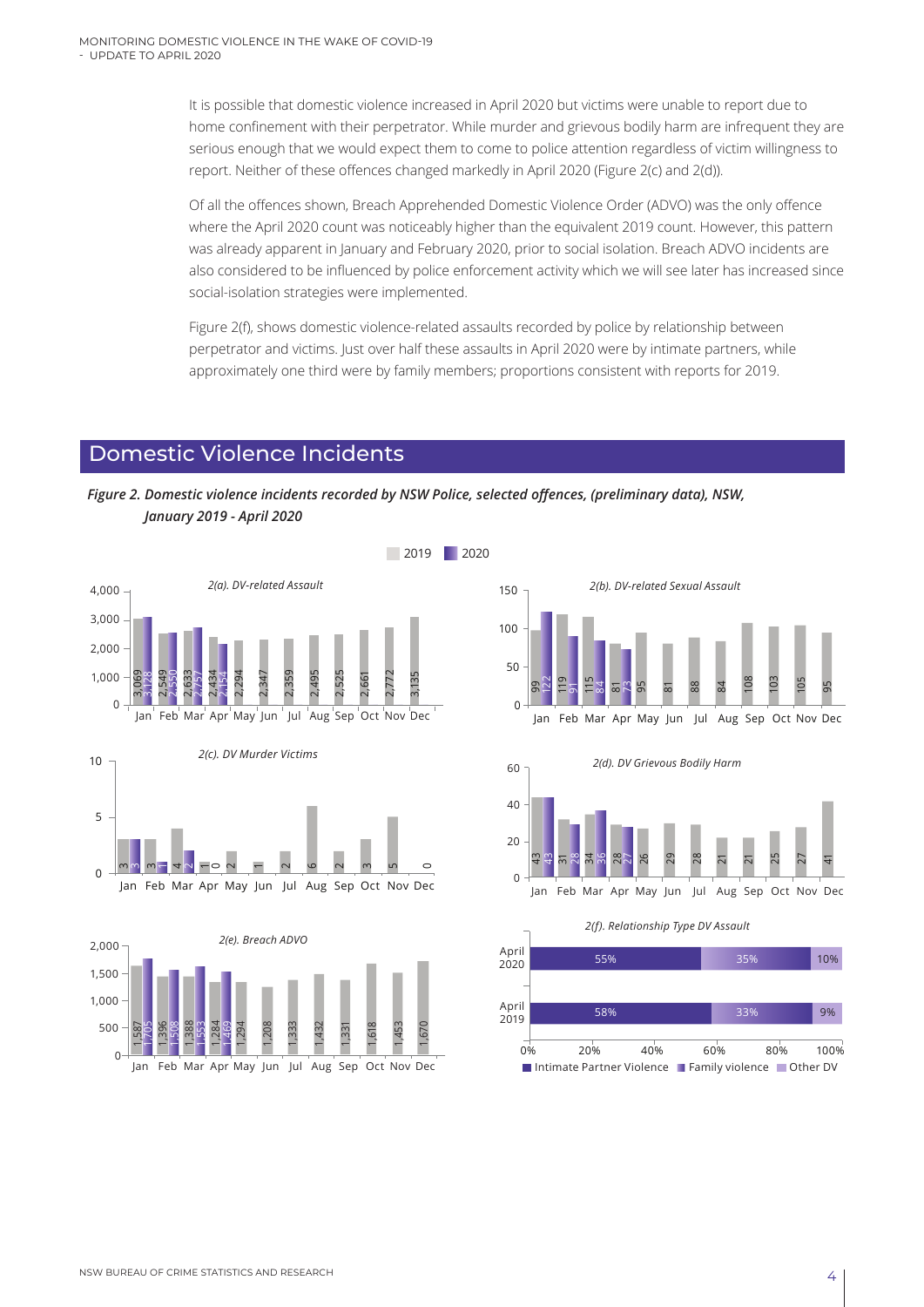#### Domestic Violence Assault Incidents - Regional

*Figure 3. Domestic violence related assault incidents in NSW by region, (preliminary data), November 2019 to April 2020*



Figure 3 presents a regional perspective of incidents of domestic violence-related assaults recorded by police in NSW. Again we are looking for evidence of an increase in recorded assaults in April which could indicate more violence due to social isolation. Daily average numbers of domestic violence-related assaults are provided for the six-month period November 2019 to April 2020 for the Greater Sydney region and the 13 other Statistical Area 4 locations in NSW.

The regional charts do not suggest any noticeable change in recorded domestic violence in April anywhere in NSW. All but one region (Riverina) showed fewer average incidents a day in April 2020 relative to March 2020, which is in-line with usual seasonal patterns.

#### **Domestic violence calls for assistance**

The data reported above reflect criminal incidents recorded by NSW Police. Now we consider two measures which approach the question from a different angle; reflecting domestic violence requests for assistance rather than the incident response.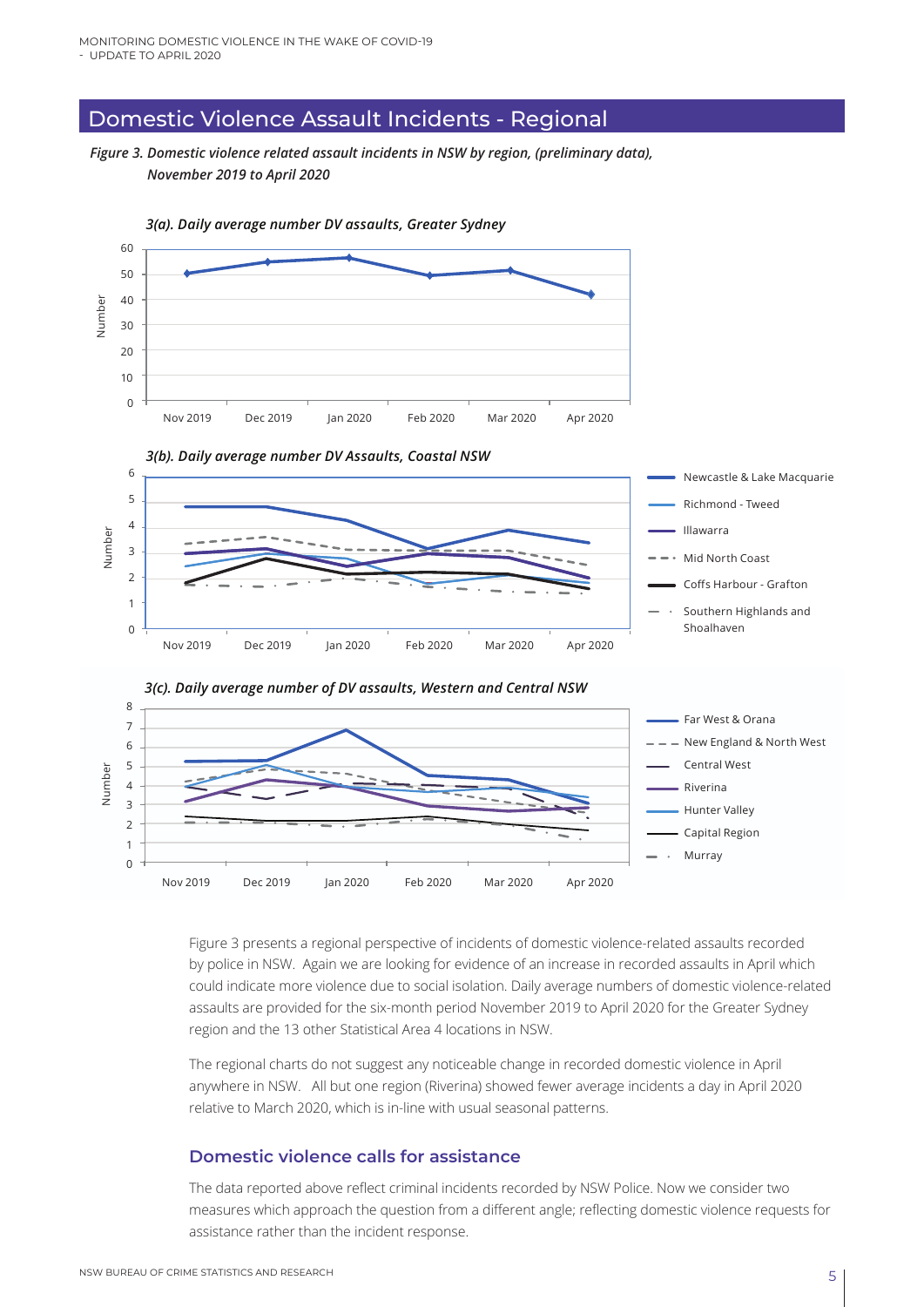The volume of calls to the NSW Domestic Violence Line is shown in Figure 4. The seasonal nature of calls to the Domestic Violence Line is apparent in the 2019 data, with higher volumes recorded over the summer months, and lower volumes in June and July. The volume of calls received in April 2020 was 24% higher than calls in April 2019. However, the hotline was already receiving more calls prior to COVID-19 social isolation measures being implemented. In January 2020 call volumes were up 26% over the previous January and in February 2020 they were up 22%. Thus, while Domestic Violence Line calls have increased, the increase pre-dates social isolation measures.





*Source: NSW Domestic Violence Line , NSW Department of Communities & Justice, unpublished data.*

Figure 5 shows domestic violence callouts received by police that are categorised as urgent (Priority 1 or 2). Callouts can arise from a 000 call, a call to the police station or a call for assistance from other police.

There is no evidence from Figure 5 of a COVID-related increase in urgent police callouts to respond to Priority 1 & 2 domestic violence incidents. Police callouts to domestic violence incidents were higher in 2020 than in 2019 for the months of January through to March, but were equivalent in April.



*Figure 5. NSW Police DV Police callouts (Priority 1 & 2), NSW, January 2019 - April 2020*

#### **ADVO compliance checks**

The last series considered does not inform us about the incidence of domestic violence in the community. Instead it is an indicator of police activity and proactive enforcement in the area of domestic violence. Figure 6 shows the number of ADVO compliance checks conducted by NSW Police.

*Figure 6. NSW Police ADVO compliance checks, NSW, January 2019 - April 2020*